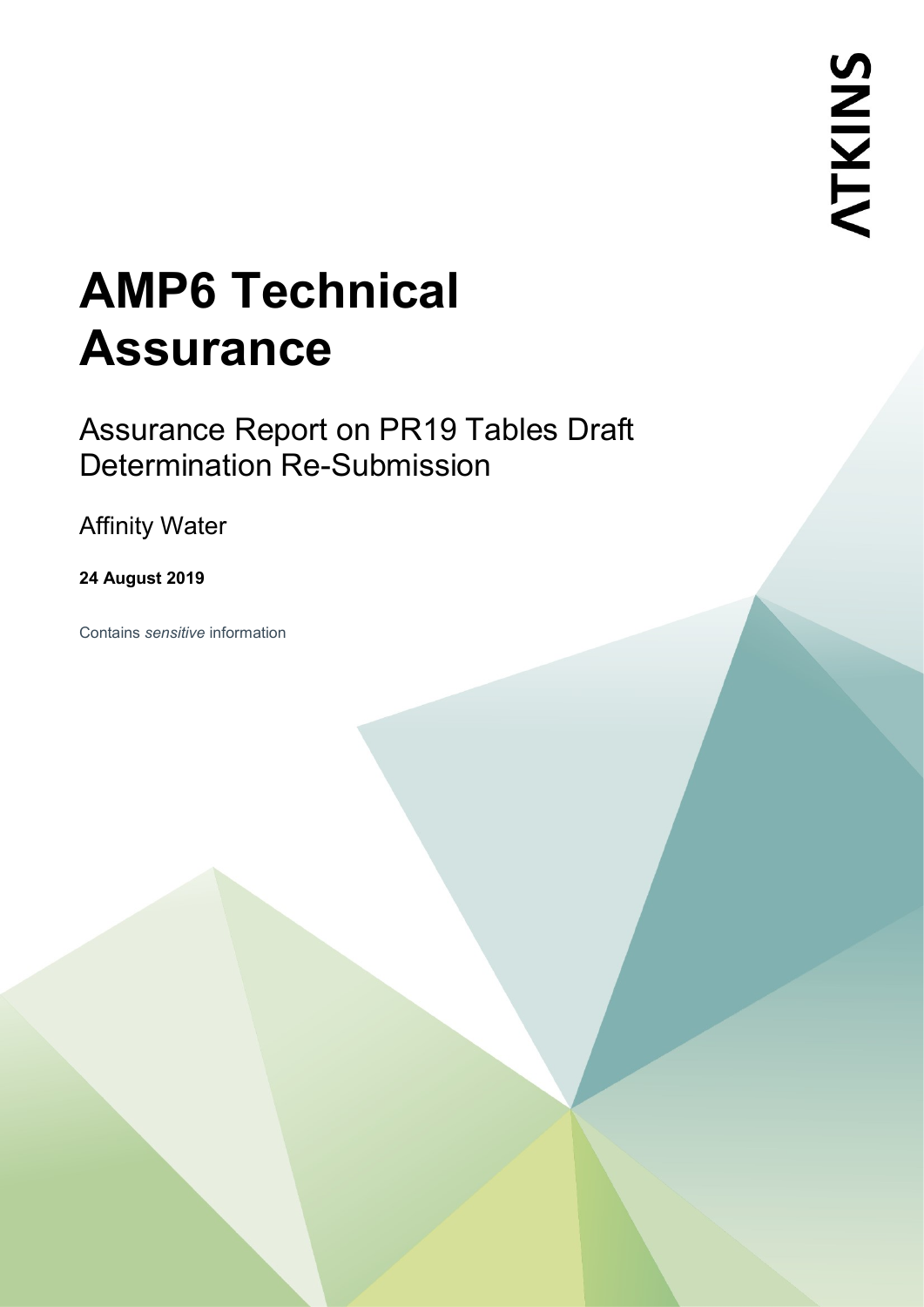## **Notice**

This document and its contents have been prepared and are intended solely for Affinity Water's information and use in relation to technical assurance on its PR19 Business Plan submission.

Atkins Limited assumes no responsibility to any other party in respect of or arising out of or in connection with this document and/or its contents.

This document has 18 pages including the cover.

### **Document history**

| <b>Job number: 5160860</b> |                              |            |         |          |            |            |
|----------------------------|------------------------------|------------|---------|----------|------------|------------|
| Revision                   | Purpose description          | Originated | Checked | Reviewed | Authorised | Date       |
| <b>Rev 1.0</b>             | Draft report to client       | JPA/MB     |         |          |            | 19/08/2019 |
| <b>Rev 2.0</b>             | Final report                 | JPA/MB     | KA/JAJ  | BA       | <b>JPA</b> | 21/08/2019 |
| <b>Rev 3.0</b>             | <b>Revised Final Report</b>  | JPA/MB     |         |          | <b>JPA</b> | 21/08/2019 |
| <b>Rev 4.0</b>             | Reviewed Final Report JPA/MB |            | JAJ     | JAJ      | <b>JPA</b> | 24/08/2019 |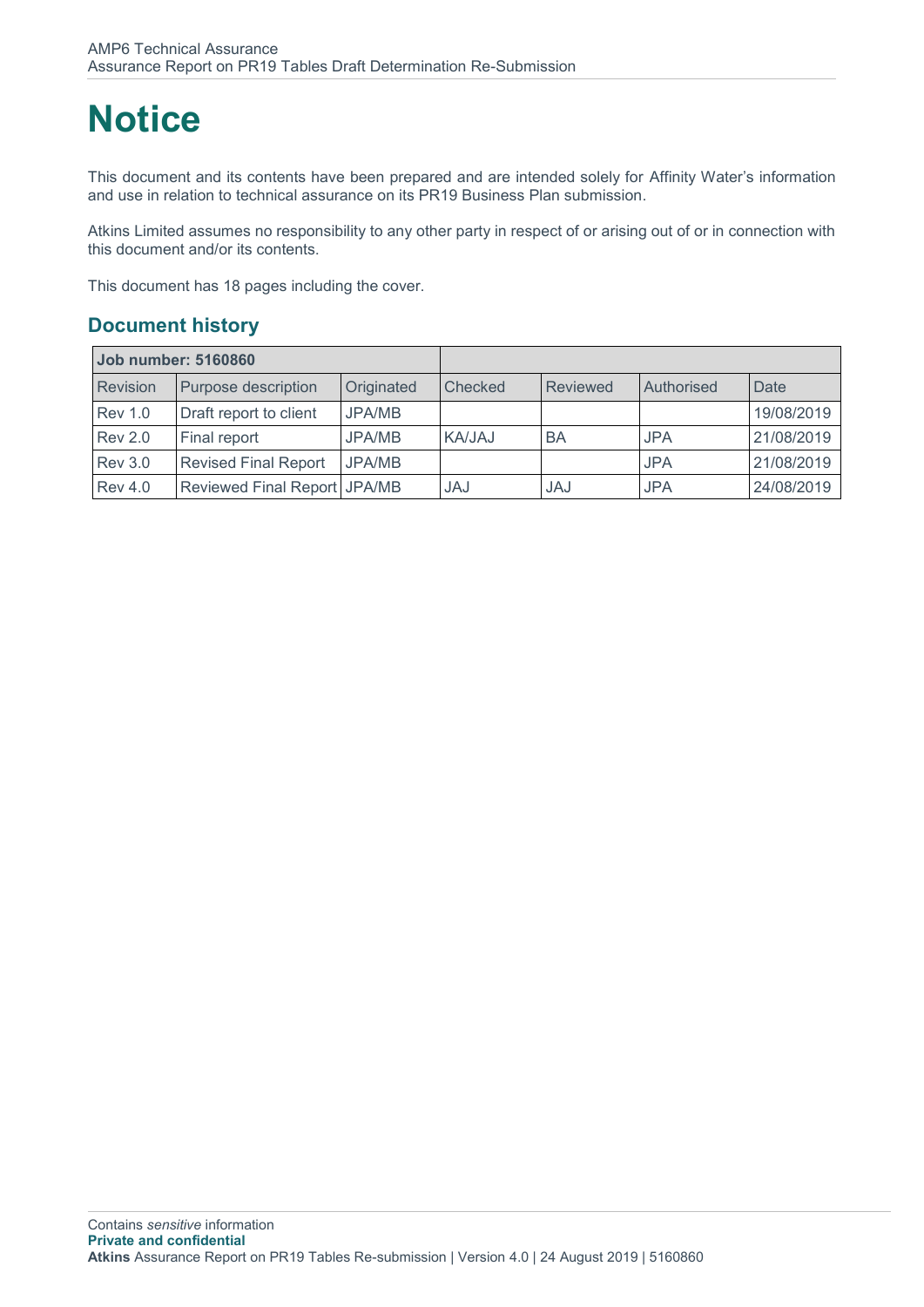## **Table of contents**

|                                                    | <b>Chapter</b>                                                                                                          | <b>Pages</b>                           |
|----------------------------------------------------|-------------------------------------------------------------------------------------------------------------------------|----------------------------------------|
| $\mathbf{1}$ .<br>1.1.<br>1.2.                     | <b>Introduction</b><br>Background<br><b>Report Structure</b>                                                            | 4<br>4<br>4                            |
| 2.                                                 | <b>Scope of Work</b>                                                                                                    | 4                                      |
| 3.<br>3.1.<br>3.2.                                 | <b>Key Findings</b><br>PR19 DD Response<br>Conclusion                                                                   | 6<br>$6\phantom{1}$<br>$\overline{9}$  |
|                                                    | <b>Appendices</b>                                                                                                       | 11                                     |
|                                                    | <b>Appendix A.</b><br><b>Audit and Meeting Schedule</b>                                                                 | 12                                     |
|                                                    | <b>Appendix B.</b><br><b>OC Tables Audit</b>                                                                            | 13                                     |
| 1.<br>1.1.<br>1.2.                                 | <b>Introduction</b><br>Background<br><b>Report Structure</b>                                                            | 13<br>13<br>13                         |
| 2.                                                 | <b>Scope of Work</b>                                                                                                    | 13                                     |
| 3.<br>3.1.<br>3.2.<br>3.3.<br>3.4.<br>3.5.<br>3.6. | <b>Key Findings</b><br>Table OC1<br>Tables OC2.1, OC2.2, OC2.3<br>Tables OC2.2<br>Table OC2.3<br>Table OC3<br>Table OC4 | 13<br>13<br>16<br>16<br>17<br>17<br>17 |
| 4.                                                 | <b>Conclusion</b>                                                                                                       | 17                                     |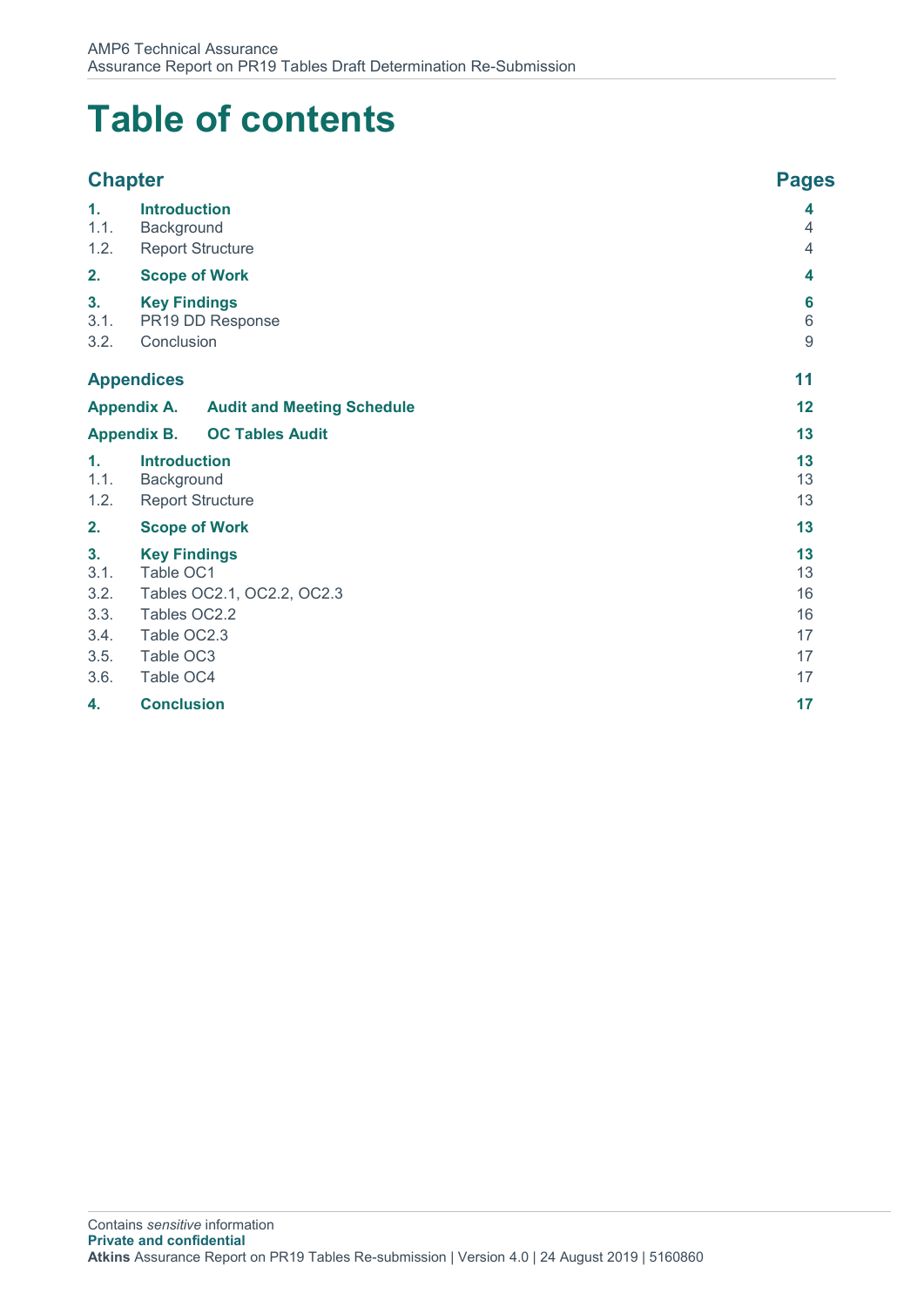## <span id="page-3-0"></span>**1. Introduction**

## <span id="page-3-1"></span>**1.1. Background**

Atkins has been engaged by Affinity Water to provide technical assurance on its regulatory reporting and submissions to Ofwat, including its Annual Performance Report and PR19 Business Plan.

Ofwat has released its draft determination (DD) of Affinity Water's Business Plan. The Company has assessed the content of the DD and formed a view on whether it would accept or challenge Ofwat's assessment of the information provided in the Business Plan and adjustments in its April 2019 APR response. There have been further requests for information by Ofwat and new lines and tables of information, and the Company has identified data that need to be updated. The tables to be (re)submitted show changed data in red and a commentary is provided to explain the reason for the change.

The scope and coverage of Atkins' audits is intended to provide a third-party assurance process that integrates with the financial auditor activities to cover all material changes as defined by the Company to the tables within the PR19 DD response re-submission.

### <span id="page-3-2"></span>**1.2. Report Structure**

A summary of our scope of work for the PR19 DD response re-submission audits is provided in **Section [2](#page-3-3)** and our key findings are detailed in **Section [3.](#page-5-0)**

## <span id="page-3-3"></span>**2. Scope of Work**

The scope of our technical assurance activities was discussed and agreed with Affinity Water during a series of conference calls and email exchanges between 19th July and commencement of the audits on 12th August 2019. In broad terms our scope comprised:

- 1. A check on the data tables contained within our scope of work, to comment on whether they are:
	- Reliable, accurate and complete (based on our review and given any uncertainties in the base data)
	- Compliant with the table guidance in terms of methodology (including cost allocations between drivers and price controls)
	- Supported by commentary that complies with Ofwat guidance and reconciles with the technical cases as audited
- 2. A check on the new 'OC' data tables on outperformance and underperformance payments and changes to the DD in performance commitments and incentives to confirm that they reconcile with supporting evidence and data.

The Company policy in completing the tables was to mark key changes to existing tables in red and our scope was to consider these changes and the additional OC tables as per the table below. The scope was divided between Atkins and PWC.

#### **Table and Line Numbers**

App2 – Leakage additional information and old definition reporting (Section D - old reporting supply interruptions)

App2 – Leakage additional information and old definition reporting (All sections apart from D)

App3 – Abstraction Incentive Mechanism - Surface and ground water abstractions under AIM threshold

App5 - PR14 reconciliation – Performance Commitments - W-A4 (Sustainable Abstraction Reduction) and W-A5 (AIM)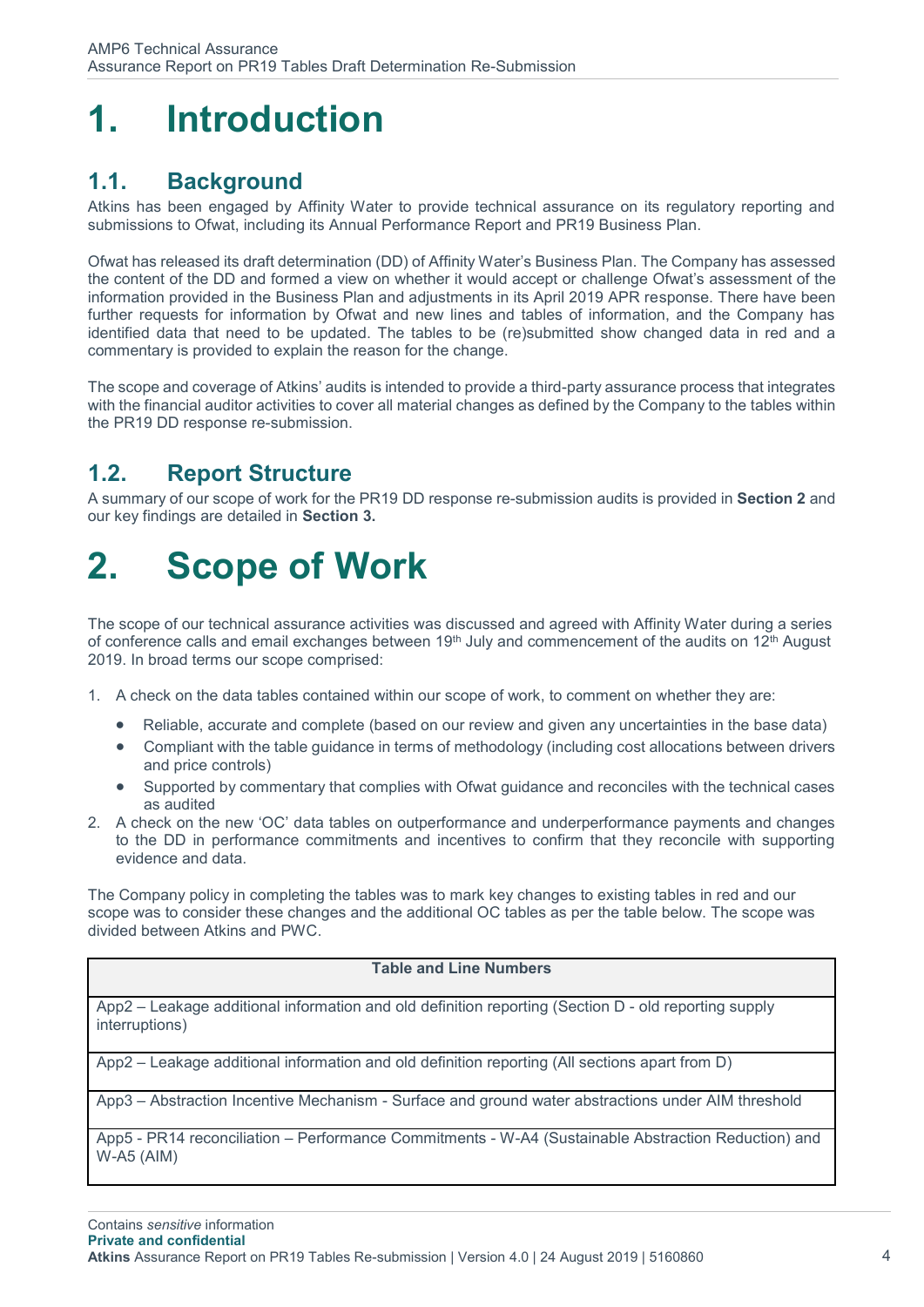#### AMP6 Technical Assurance

Assurance Report on PR19 Tables Draft Determination Re-Submission

| R1 - Residential retail - Section B                                                                      |
|----------------------------------------------------------------------------------------------------------|
| R10 - PR14 Service Incentive Mechanism - Part D                                                          |
| R3 - Residential retail - Further information on bad debt (Block C)                                      |
| WN1 - Wholesale water treatment (explanatory variables) - Lines 1-2                                      |
| WN1 - Wholesale water treatment (explanatory variables) - Lines 3                                        |
| WN1 - Wholesale water treatment (explanatory variables) - Lines 9-23                                     |
| WN1 - Wholesale water treatment (explanatory variables) - Lines 24-37                                    |
| WN1 - Wholesale water treatment (explanatory variables) - Line 40                                        |
| WN1 - Wholesale water treatment (explanatory variables) - Lines 41-48                                    |
| WN1 - Wholesale water treatment (explanatory variables) - Lines 49-56                                    |
| WN2 - Wholesale water distribution (explanatory variables) - Lines 9-10                                  |
| WN2 - Wholesale water distribution (explanatory variables) - Lines 13-20                                 |
| WN2 - Wholesale water distribution (explanatory variables) - Lines 12, 21-27                             |
| WN2 - Wholesale water distribution (explanatory variables) - Line 31                                     |
| WN2 - Wholesale water distribution (explanatory variables) - Line 32                                     |
| WN2 - Wholesale water distribution (explanatory variables) - Line 42                                     |
| WR1 - Wholesale water resources (explanatory variables) - Lines 1-8                                      |
| WR1 - Wholesale water resources (explanatory variables) - Lines 9-17                                     |
| WR1 - Wholesale water resources (explanatory variables) - Lines 20-21                                    |
| WR1 - Wholesale water resources (explanatory variables) Line 23                                          |
| WR6 - Water resources capacity forecasts                                                                 |
| WR7 - New water resources capacity - Forecast cost of options beginning in 2020-25 - All lines except 15 |
| WS1 - Wholesale water operating and capital expenditure by business unit - Part B                        |
| WS1 - Wholesale water operating and capital expenditure by business unit - Part D Line 25                |
| WS18 - Explaining the 2019 Final Determination for the water service - Section F                         |
| WS2 - Wholesale water capital and operating enhancement expenditure by purpose                           |
| WS2a - Wholesale water cumulative capital enhancement expenditure by purpose                             |
| WS4 - Wholesale water other (Explanatory variables) - Lines 6-8                                          |
| WS4 - Wholesale water other (Explanatory variables) - Lines 2-5                                          |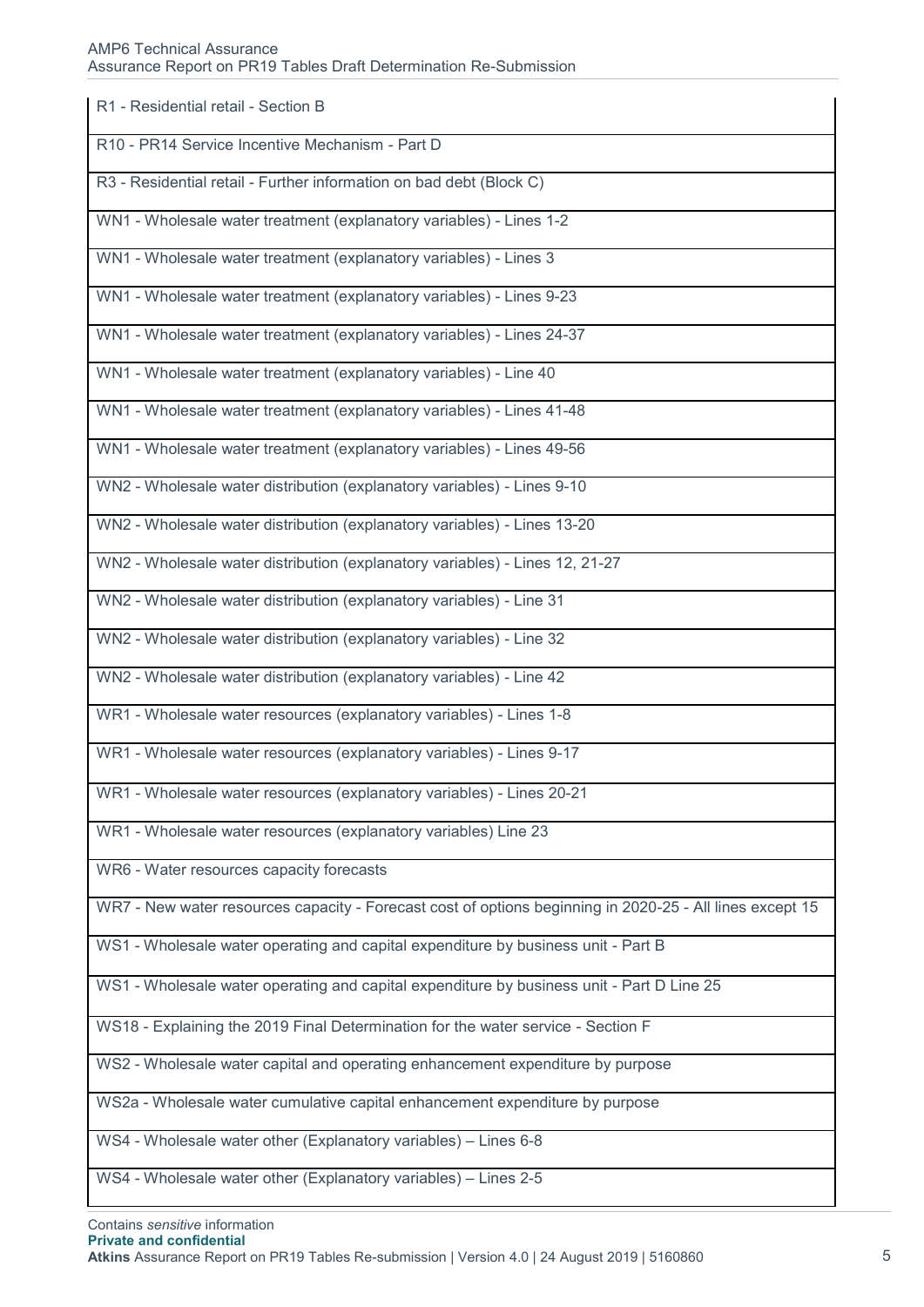| WS4 - Wholesale water other (Explanatory variables) – Line 12 |
|---------------------------------------------------------------|
| AFW Table OC1                                                 |
| AFW Table OC2.1, OC2.2, OC2.3                                 |
| AFW Table OC3                                                 |
| AFW Table OC4                                                 |
| Ofwat PR19 Company Representation proforma sheet RP4          |

The changes were either requests by Ofwat and accepted or declined, modifications to align with changes made in the July 2019 APR submission or additional information requests. We made observations on the clarity of the commentaries provided and changes were made to avoid ambiguity.

Our source documentation consisted of:

- Final version of the tables for audit
- Business Plan table ownership AFW tracker of Ofwat interventions' actions
- Revised tables and commentaries submitted during post April submission query process
- AFW Tables at end of April 2019
- AFW tables with key changes marked up in "red font"
- Representations Change Log
- Working (support) documents
- Extracts from the APR 2019 submission and Accounts
- Table commentaries

Our methodology was to track the "red font" changes in the submission table through the basis on which the changes indicated had been made. We compared the revised value with the tables per the April submission to confirm the change and then sought to understand the reason(s) (Ofwat decision, changed/better data, new data requirement or combination of more than one of these factors). Having established that the changes were appropriate on the basis of the substantiating documentation, we reviewed the commentaries to ascertain their existence, accuracy and to confirm that no inappropriate or potentially misleading statements were made.

## <span id="page-5-0"></span>**3. Key Findings**

### <span id="page-5-1"></span>**3.1. PR19 DD Response**

We confirm that Affinity Water has provided us with full and transparent access to its systems and processes, including unrestricted access to all systems, files and documents that we requested from the Company. During the assurance activities, we had free access to the Director of Regulation and her team and the full cooperation of the people responsible for preparing the PR19 DD Response re-submission and the supporting information.

Our audits of the data tables concentrated on confirming whether the data that had been entered satisfy the three criteria detailed in Section [2](#page-3-3) (reliable, accurate, complete; compliant with guidance and supported by commentary). The audits took place from 12<sup>th</sup> to 16<sup>th</sup> August 2019.

We prepared a contemporaneous Issues Log and shared it on the Company's PR19 SharePoint site so that responses could be worked on immediately and the potential changes to the DD response could be managed by the Company.

The time needed by the Company to prepare its submission meant that some areas of audit were live, commentaries had not been completed and data was subject to movement due to linkages to other parts of the submission being audited either simultaneously or later. The audit was a pragmatic, dynamic process with the timetable flexing to optimise the audit and table preparation process.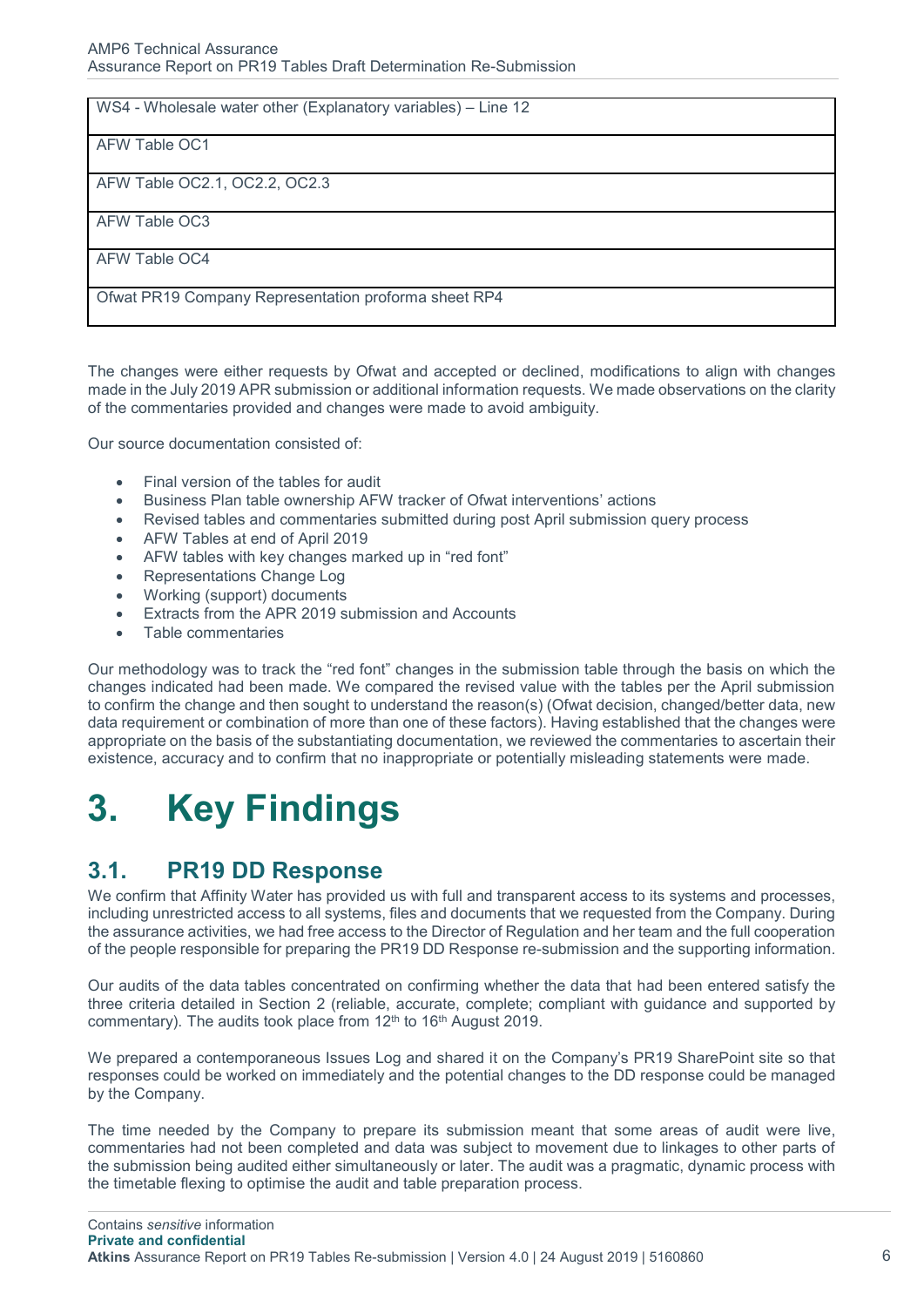There were 41 issues identified and logged during the course of the audit and assurance activities. All but 4 of the issues in the Issues Log were responded to and action taken by the Company, where appropriate. The outstanding issues all related to areas where commentary or further explanation was needed. We are aware that finalising work is ongoing at the time of issuing this report.

We noted that some of the commentaries may be considered to be concise, confining the narrative to the essence of the change made rather than conveying a full message. Our scope was to confirm that the commentary explained the change and we understand other assurance was to be carried out by other assurance providers around the messaging of the narrative.

We have not added a RAG classification to our findings below. The reporting of our findings on this round of audits was effectively binary; we were either satisfied or not that the criteria had been met. If we were not satisfied, changes were made. There were areas where the assessment must necessarily be a judgement of reasonableness, such as on the assessment of P10 and P90 values in the OC tables.

| <b>Table and Line Numbers</b>                                                                                             | Date of<br><b>Audit</b> | <b>Comment</b>                                                                                                                                                                                                                                                                                                                                                                                                                                                                                                                        |
|---------------------------------------------------------------------------------------------------------------------------|-------------------------|---------------------------------------------------------------------------------------------------------------------------------------------------------------------------------------------------------------------------------------------------------------------------------------------------------------------------------------------------------------------------------------------------------------------------------------------------------------------------------------------------------------------------------------|
| App2 - Leakage additional information and<br>old definition reporting (Section D - old<br>reporting supply interruptions) | 13/08/2019              | Checks with supporting information<br>confirmed.                                                                                                                                                                                                                                                                                                                                                                                                                                                                                      |
| App2 - Leakage additional information and<br>old definition reporting (All sections apart<br>from D)                      | 13/08/2019              | Checks with supporting information<br>confirmed.                                                                                                                                                                                                                                                                                                                                                                                                                                                                                      |
| App3 - Abstraction Incentive Mechanism -<br>Surface and ground water abstractions under<br>the AIM threshold              | 12/08/2019*             | No change to method and no concerns over<br>the updated reported figures, which<br>reconciled with supporting spreadsheets.<br>Forecasts for 2019/20 have been amended to<br>reflect the performance to date from April to<br>July 2019, with an assumed performance of<br>zero for the remainder of the year. No change<br>to AMP7 forecasts. Minor clarification to<br>commentary to state that the normalised AIM<br>scores are provided to zero decimal places,<br>rather than one decimal place as specified in<br>the template. |
| App5 - PR14 reconciliation - Performance<br>Commitments - W-A4 (Sustainable<br>Abstraction Reduction) and W-A5 (AIM)      | 12/08/2019*             | Table entries satisfactory following audit<br>challenges and resulting changes.                                                                                                                                                                                                                                                                                                                                                                                                                                                       |
| R1 - Residential retail - Section B                                                                                       | 12/08/2019              | The contents of this table had been audited<br>during previous rounds of PR19 audits, with<br>PWC auditing £s and Atkins the population<br>figures.                                                                                                                                                                                                                                                                                                                                                                                   |
| R10 - PR14 Service Incentive Mechanism -<br>Part D                                                                        | 12/08/2019              | Confirmed that changes had been made in<br>accordance with the Ofwat Feeder Model<br>published alongside the DD.                                                                                                                                                                                                                                                                                                                                                                                                                      |
| R3 - Residential retail - Further information<br>on bad debt (Block C)                                                    | N/A                     | No change.                                                                                                                                                                                                                                                                                                                                                                                                                                                                                                                            |
| WN1 - Wholesale water treatment<br>(Explanatory variables). Lines 1-3; Lines 9-<br>37; Lines 40-56                        | 12/08/2019*             | Minor clarifications to commentaries for Lines<br>35, 36 and 41-48 following audits. No<br>concerns identified over updated reported<br>figures for these lines. WN1 Lines 35 and 36<br>- number of GW4 and GW5 works: Minor<br>amendment to commentary required to reflect<br>updates made to works classifications. Lines<br>41-48 - WTWs in size bands Clarification to                                                                                                                                                            |

Summaries of the individual findings are provided below.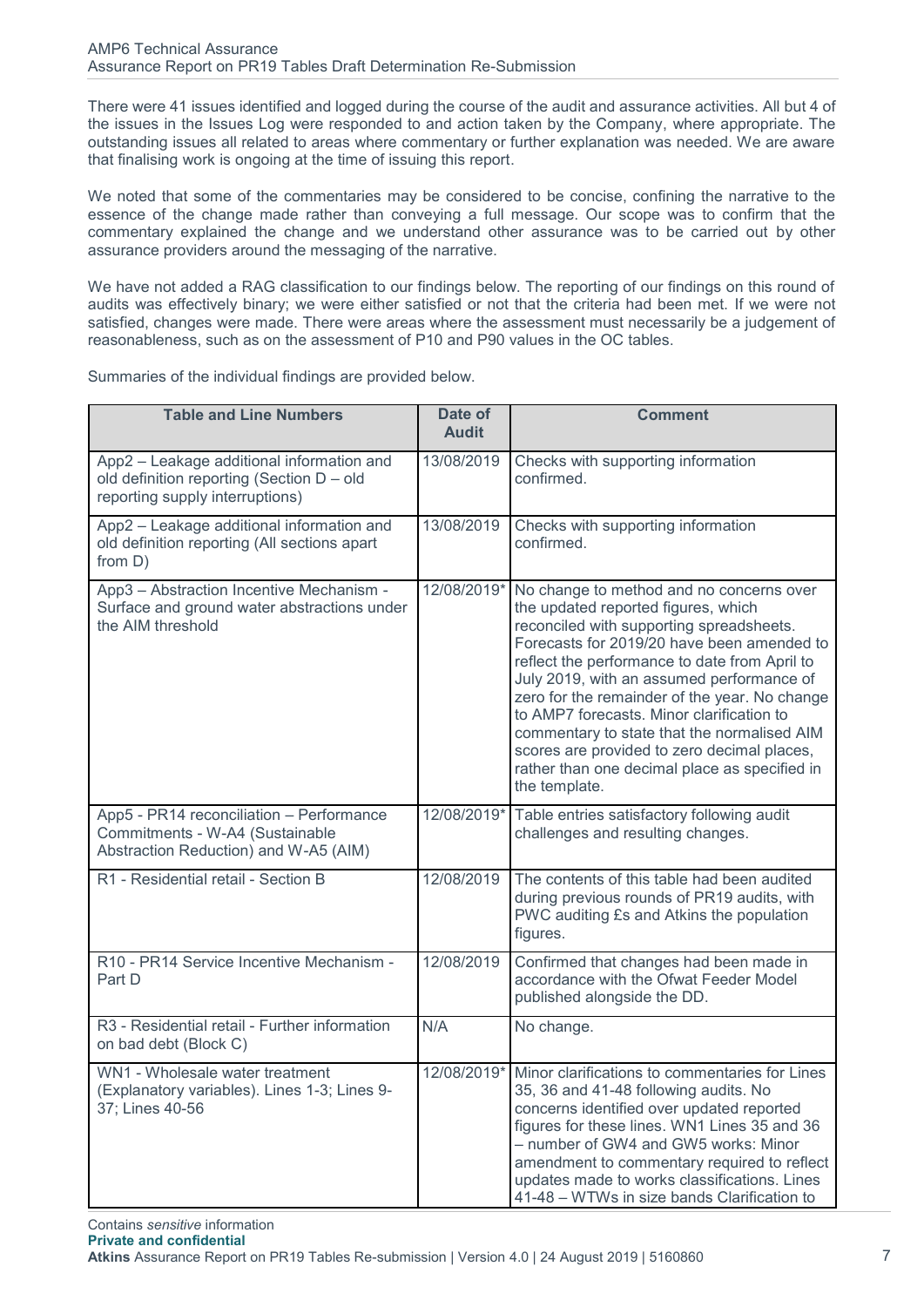|                                                                                                                                      |             | commentary to reflect change from the use of<br>production capacity to DI figures since the<br>previous submission. Line 40 and WN2 Line<br>42 – Average pumping head, water treatment<br>and distribution Commentary updated to<br>reflect changes to APH apportionment at<br>several sites. Figures were still being updated<br>at the time of the audit following a review of<br>the apportionment at several sites between<br>distribution and treatment but did not change<br>as a result of the audit as this update was<br>already underway. |
|--------------------------------------------------------------------------------------------------------------------------------------|-------------|-----------------------------------------------------------------------------------------------------------------------------------------------------------------------------------------------------------------------------------------------------------------------------------------------------------------------------------------------------------------------------------------------------------------------------------------------------------------------------------------------------------------------------------------------------|
| WN2 - Wholesale water distribution<br>(Explanatory variables). Lines 9-10; Lines 13-<br>20; Lines 31-32; Line 42 (excluding leakage) | 12/08/2019* | Line 9 - Total capacity of booster pumping<br>stations: Commentary updated to reflect APH<br>updates; and Line 42 - Average pumping<br>head, water treatment and distribution:<br>Commentary updated to reflect changes to<br>APH apportionment at several sites. Figures<br>were still being updated at the time of the<br>audit following a review of the apportionment<br>at several sites between distribution and<br>treatment but did not change as a result of<br>the audit as this update was already<br>underway.                          |
| WN2 - Wholesale water distribution (<br>variables). Lines $12$ , $21 - 27$ (leakage)                                                 | 13/08/2019  | Reviewed calculations and confirmed the<br>alignment of the revised figures with the<br>changed requirement for leakage (23% to<br>20% across AMP7) and reconciliation with<br>dfWRMP and APP tables.                                                                                                                                                                                                                                                                                                                                               |
| WR1 - Wholesale water resources (<br>variables) Lines 1-8; Lines 9-17; Lines 20-21;<br>Lines 23                                      | 12/08/2019* | Total capacity of intake and source pumping<br>stations figures (Line 21) had been updated in<br>line with the latest APH figures. Update to<br>commentary made following audit in line with<br>this. No issues identified with figures which<br>were still being finalised at the time of the<br>audit to reflect the latest APH figures, but did<br>not change as a result of the audit as this<br>updated was already underway.                                                                                                                  |
| WR6 - Water resources capacity forecasts                                                                                             | 12/08/2019* | Capacity changes for SE zone due to change<br>in bulk transfer agreement with SEW and<br>SRN. This was previously included as an<br>option, but Ofwat requested change leading<br>to data to be moved between lines. Changes<br>confirmed.                                                                                                                                                                                                                                                                                                          |
| WR7 - New water resources capacity $\sim$<br>forecast cost of options beginning in 2020-25<br>- All lines except 15                  | 12/08/2019  | Presentational changes requested by Ofwat.<br>Some changes made for consistency with<br>WR6. Changes confirmed.                                                                                                                                                                                                                                                                                                                                                                                                                                     |
| WS1 - Wholesale water operating and capital<br>expenditure by business unit - Part B                                                 | 15/08/2019  | PWC audit lines 12-13 (IRE adjustments).<br>Lines 18-19 checked against published<br>accounts. Confirmed that sum of Lines 14-16<br>in WS1 = sum of enhanced capex on WS2                                                                                                                                                                                                                                                                                                                                                                           |
| WS1 - Wholesale water operating and capital<br>expenditure by business unit - Part D line 25                                         | Not audited | Calculated line.                                                                                                                                                                                                                                                                                                                                                                                                                                                                                                                                    |
| WS18 - Explaining the 2019 Final<br>Determination for the water service - Section<br>F                                               | 16/08/2019  | Checked through supporting information and<br>indices and confirmed changes.                                                                                                                                                                                                                                                                                                                                                                                                                                                                        |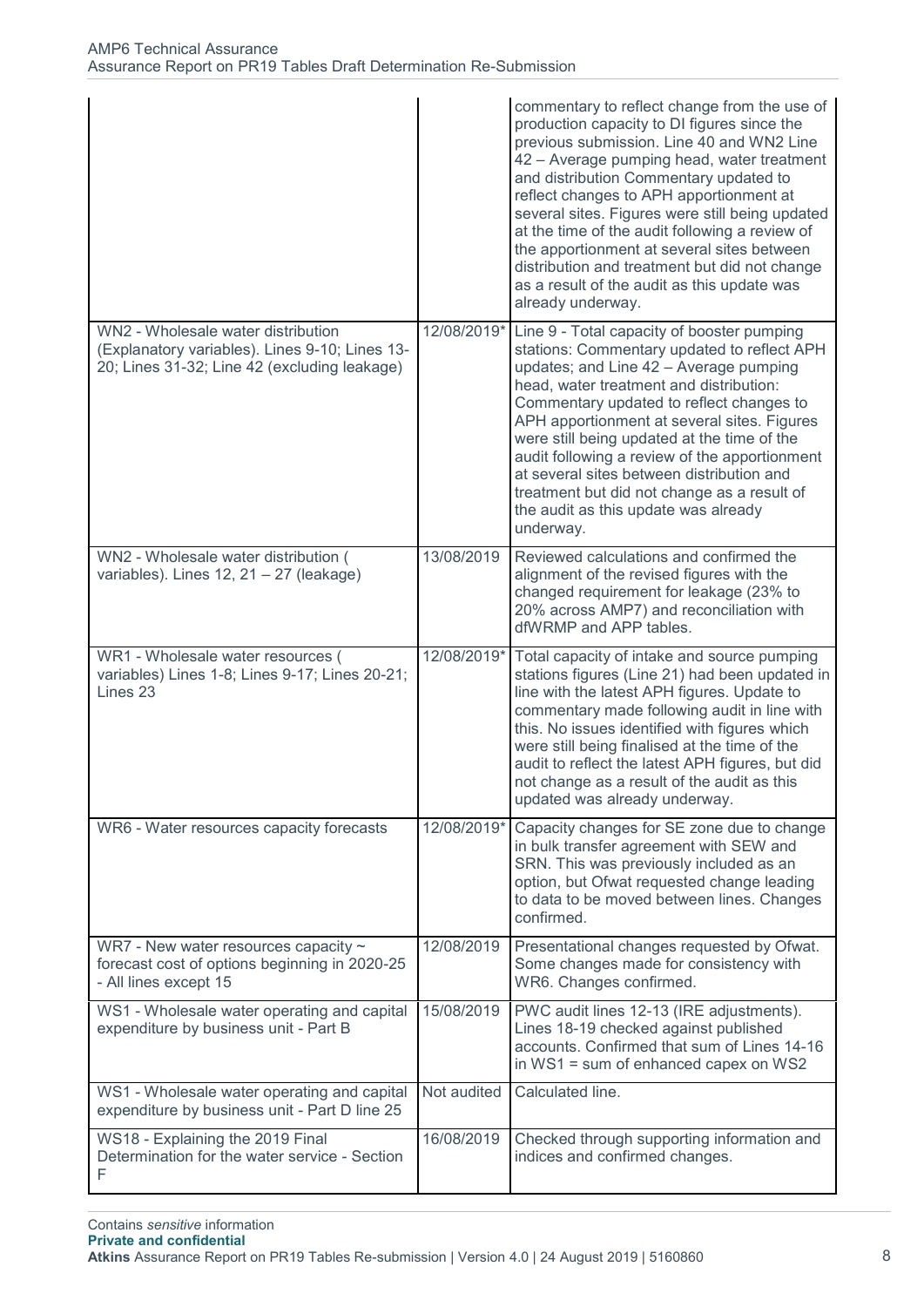| WS2 - Wholesale water capital and operating<br>enhancement expenditure by purpose | 15/08/2019  | Updated to ensure 2018/19 figures consistent<br>with accounts. Company policy that there are<br>no changes to forecast for final year of AMP6.<br>Accommodated Ofwat changes to unit costs<br>and allocation to base or opex.                                                                                                     |
|-----------------------------------------------------------------------------------|-------------|-----------------------------------------------------------------------------------------------------------------------------------------------------------------------------------------------------------------------------------------------------------------------------------------------------------------------------------|
| WS2a - Wholesale water cumulative capital<br>enhancement expenditure by purpose   | 15/08/2019  | The cumulative figures were confirmed.<br>Schemes with revised rates, disallowed or<br>moved to base by Ofwat were deleted or<br>adjusted. WFD Catchment Management and<br>Sustainability allowed but 5% efficiency<br>imposed. Extra costs for Runley Wood<br>included. Figures now match the Ofwat<br>feeder model.             |
| WS4 - Wholesale water other (Explanatory<br>variables) - Lines 6 - 8              | 12/08/2019  | The Company has decided not to update the<br>forecast and 2018/19 figures in line with the<br>reported actual 2018/19 figures seen at the<br>APR audit. Changes to APH figures, however<br>had resulted in changes to the apportionment<br>between water resources and network, and<br>we could follow the audit trail for these. |
| WS4 - Wholesale water other (Explanatory<br>variables) Lines 2-5 and 12           | 12/08/2019* | AMP7 forecast had been updated as a result<br>of the change to the leakage forecast. No<br>issues identified with updated figures.                                                                                                                                                                                                |
| AFW Table OC1                                                                     | 15/08/2019  | All P10 and P90 figures traced back to the PA<br>report and transcription from earlier<br>submissions where appropriate. Minor<br>adjustment made to PCC figure to remove<br>error.                                                                                                                                               |
| AFW Table OC2.1, OC2.2, OC2.3                                                     | 14/08/2019  | All shadow reported figures traced back to<br>earlier publications or background data<br>provided.                                                                                                                                                                                                                                |
| AFW Table OC3                                                                     | 14/08/2019  | No new data for previously included PCs.                                                                                                                                                                                                                                                                                          |
| AFW Table OC4                                                                     | 14/08/2019  | All shadow reported figures traced back to<br>earlier publications or background data<br>provided (including bespoke PCs recorded in<br>OC2.1, OC2.2, OC2,3)                                                                                                                                                                      |
| Ofwat PR19 Company Representation<br>proforma sheet RP4                           | 16/08/2019  | We reviewed the most up to date version at<br>the time of submitting this report and it was in<br>our view a fair representation of the changes<br>required and made.                                                                                                                                                             |

\*These audits were followed up remotely on 15<sup>th</sup> August 2019

### <span id="page-8-0"></span>**3.2. Conclusion**

Our conclusion encapsulates observations we made during the audit on aspects of Affinity Water's PR19 Response Re-submission. For the areas we covered and from the information we have been provided with, we conclude that the Company has a full understanding of and has sufficient processes and internal systems of control to meet its reporting obligations. We also conclude that the Company has appropriate systems and processes in place to allow it to manage its reporting risks.

We confirm that Affinity Water has provided us with full and transparent access to its systems and processes, including unrestricted access to all systems, files and documents that we requested from the Company. During the assurance activities, we had free access to the Director of Regulation and her team and the full cooperation of the people responsible for preparing the PR19 DD Response Re-submission and the supporting information.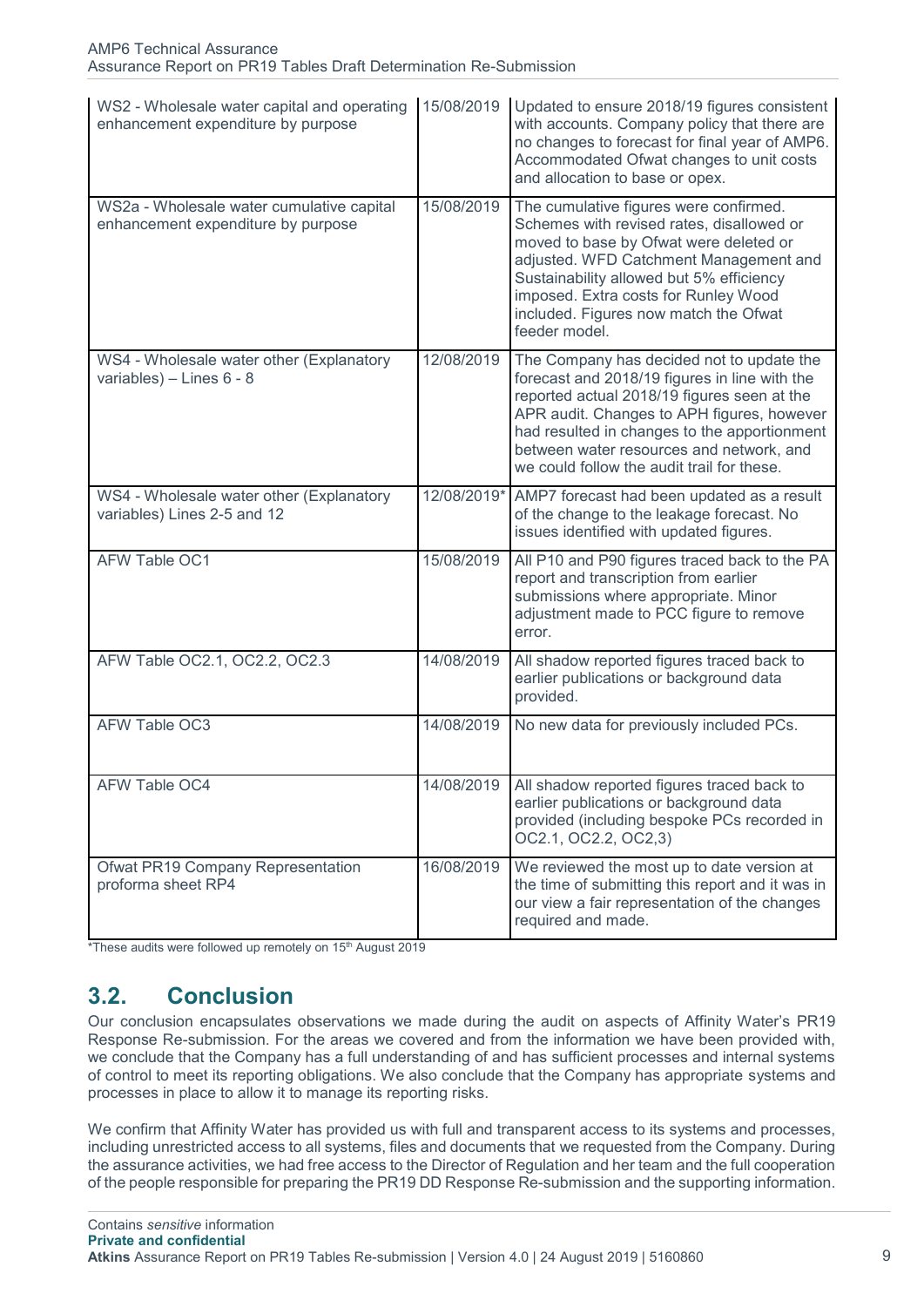The issues from the audits and subsequent interactions were compiled into an Issues Log, which was used to manage the resolution of reporting issues before the finalisation of the Company re-submission. In a series of approximately 15 meetings during the week of 12<sup>th</sup> to 16<sup>th</sup> August 2019, we carried out audits designed to confirm whether:

- Affinity Water has appropriate systems, procedures and reporting mechanisms in place to control and meet its reporting obligations.
- Affinity Water understands the accuracy of the data that it is providing and is able to identify where specific reported data may not be appropriate to meet regulatory expectations. Many of the items that we audit inherently contain an element of uncertainty, so it is not possible to assure their absolute accuracy.
- The key assumptions and processes that are used to report are consistent.
- The methodologies that have been used for reporting are consistent with the technical guidance that has been published by Ofwat.

We traced reported data back to data sources and information systems. There were 41 items of reported data where we identified some errors in calculations and/or areas of misunderstanding in relation to the reporting guidelines or commentary shortfalls. All but 4 of these were addressed prior to our finalising this report. These all concerned shortfalls in the commentary. We are aware that work on the submission was still ongoing at that time. There are some areas where our assurance is limited to confirming that the figures in reports have been transposed accurately.

While we observed a number of issues for which we provided comment, we believe these have been rectified or do not impact materially upon the potential to sign off the Company re-submission.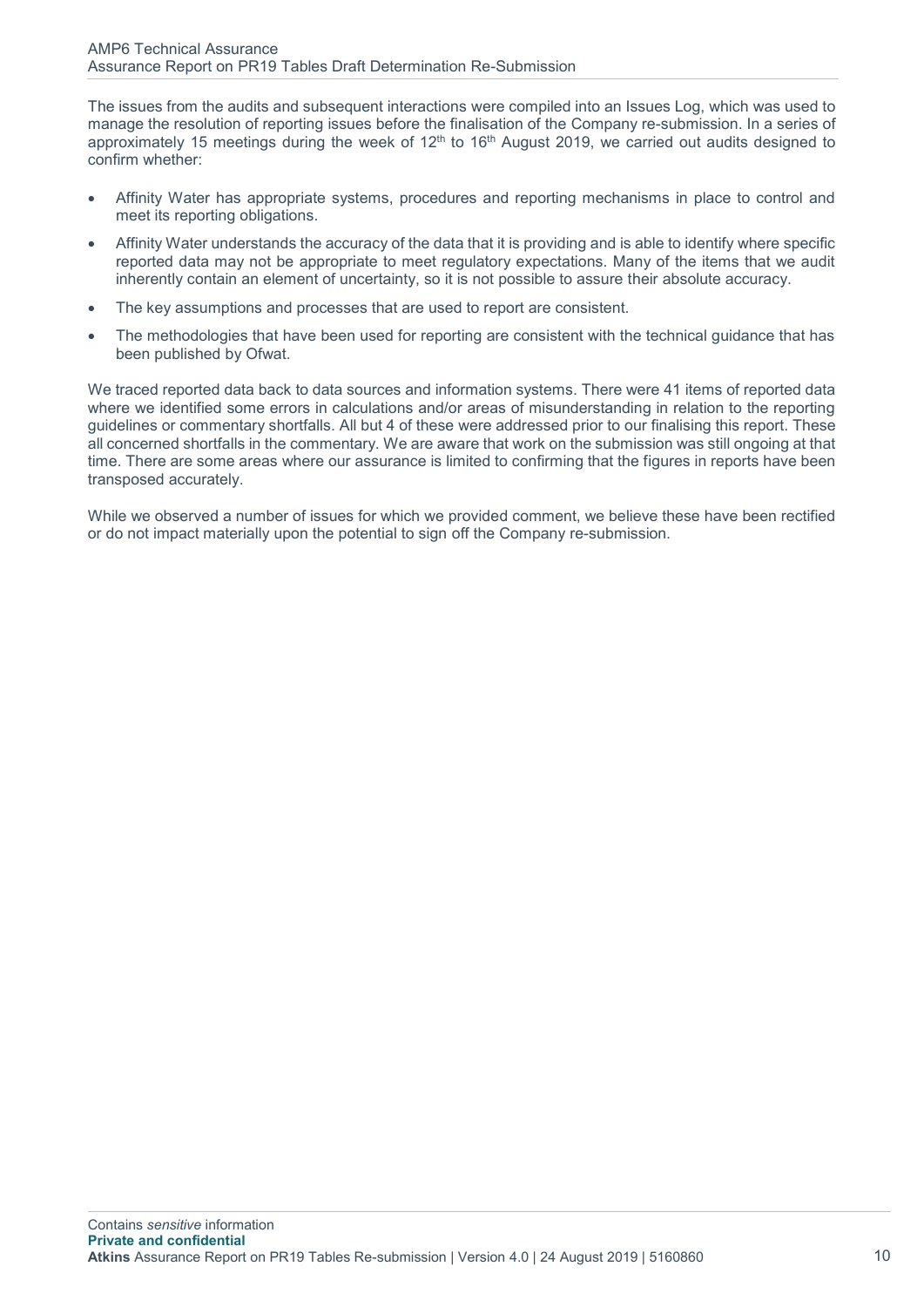## <span id="page-10-0"></span>**Appendices**

Contains *sensitive* information **Private and confidential Atkins** Assurance Report on PR19 Tables Re-submission | Version 2.0 | 21 August 2019 | 5160860 Assurance Report Report on PR19 Tables Re-Submission | Version 1.0 | 19 August 2019 | 5160860 11 | 10 | 11 | 12 | 13 | 14 | 15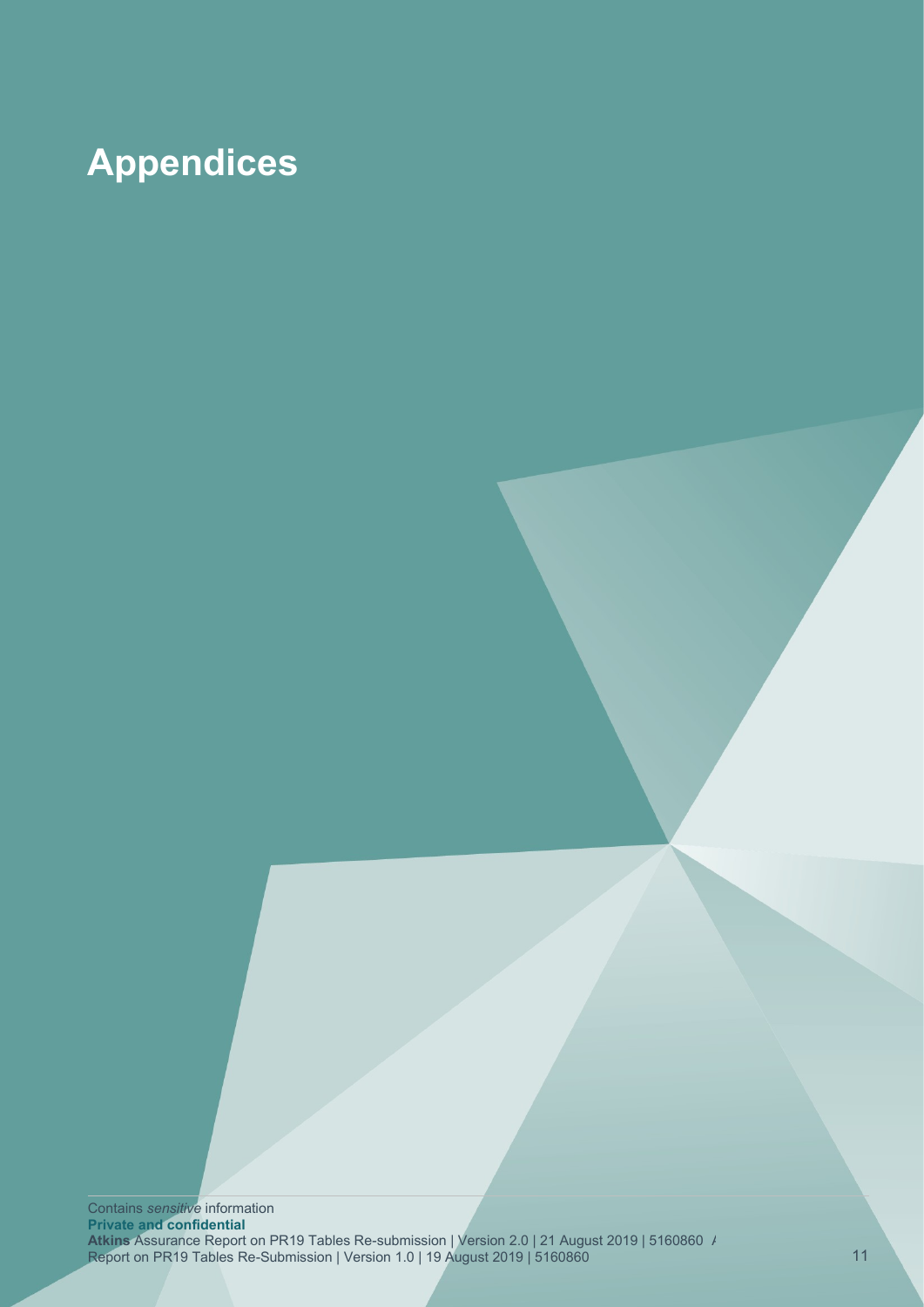## <span id="page-11-0"></span>**Appendix A. Audit and Meeting Schedule**

| <b>Table</b>                                            | <b>Auditor(s)</b>                  | <b>AW Auditee(s)</b>                                                                                        | <b>Date</b> |
|---------------------------------------------------------|------------------------------------|-------------------------------------------------------------------------------------------------------------|-------------|
| Kick-off meeting                                        | Monica Barker /<br>Jonathan Archer | Dina Pope                                                                                                   | 12/08/2019  |
| WN1, WN2, WR1, WS4, App3,<br>App5                       | Monica Barker                      | Jane Hunt, Natalie Fitzpatrick, Karinn<br>Locke, Mike Collin, Jon Weaver,<br>Ritchie Carruthers, Dan Yarker | 12/08/2019  |
| R <sub>1</sub>                                          | Jonathan Archer                    | <b>Ben Drake</b>                                                                                            | 12/08/2019  |
| WR6, WR7                                                | Jonathan Archer                    | <b>Ritchie Caruthers</b>                                                                                    | 12/08/2019  |
| WS1, WS2, WS2a                                          | Jonathan Archer                    | Sarah Sayer                                                                                                 | 12/08/2019  |
| R <sub>10</sub>                                         | Jonathan Archer                    | <b>Martin Hall</b>                                                                                          | 12/08/2019  |
| APP2, WN2                                               | Jonathan Archer                    | <b>Ritchie Caruthers</b>                                                                                    | 13/08/2019  |
| OC1, OC2.1, OC2.2, OC2.3                                | Jonathan Archer                    | <b>Martin Hall</b><br>Marie Whaley                                                                          | 14/08/2019  |
| WS1, WS2, WS2a                                          | Jonathan Archer                    | Sarah Sayer                                                                                                 | 15/08/2019  |
| OC <sub>4</sub>                                         | Jonathan Archer                    | Max Gamrat                                                                                                  | 15/08/2019  |
| <b>WS18</b>                                             | Jonathan Archer                    | Chris Stavrou, Patrick Daws                                                                                 | 16/08/2019  |
| Ofwat PR19 Company<br>Representation Pro Forma<br>Sheet | Jonathan Archer                    | Max Gamrat                                                                                                  | 16/08/2019  |
| N/A                                                     | Jonathan Archer                    | <b>Board</b>                                                                                                | 22/08/2019  |
| OC1, OC2.1, OC2.2, OC2.3,<br>OC3, OC4                   | Jonathan Archer                    | Martin Hall, Max Gamrat                                                                                     | 22/08/2019  |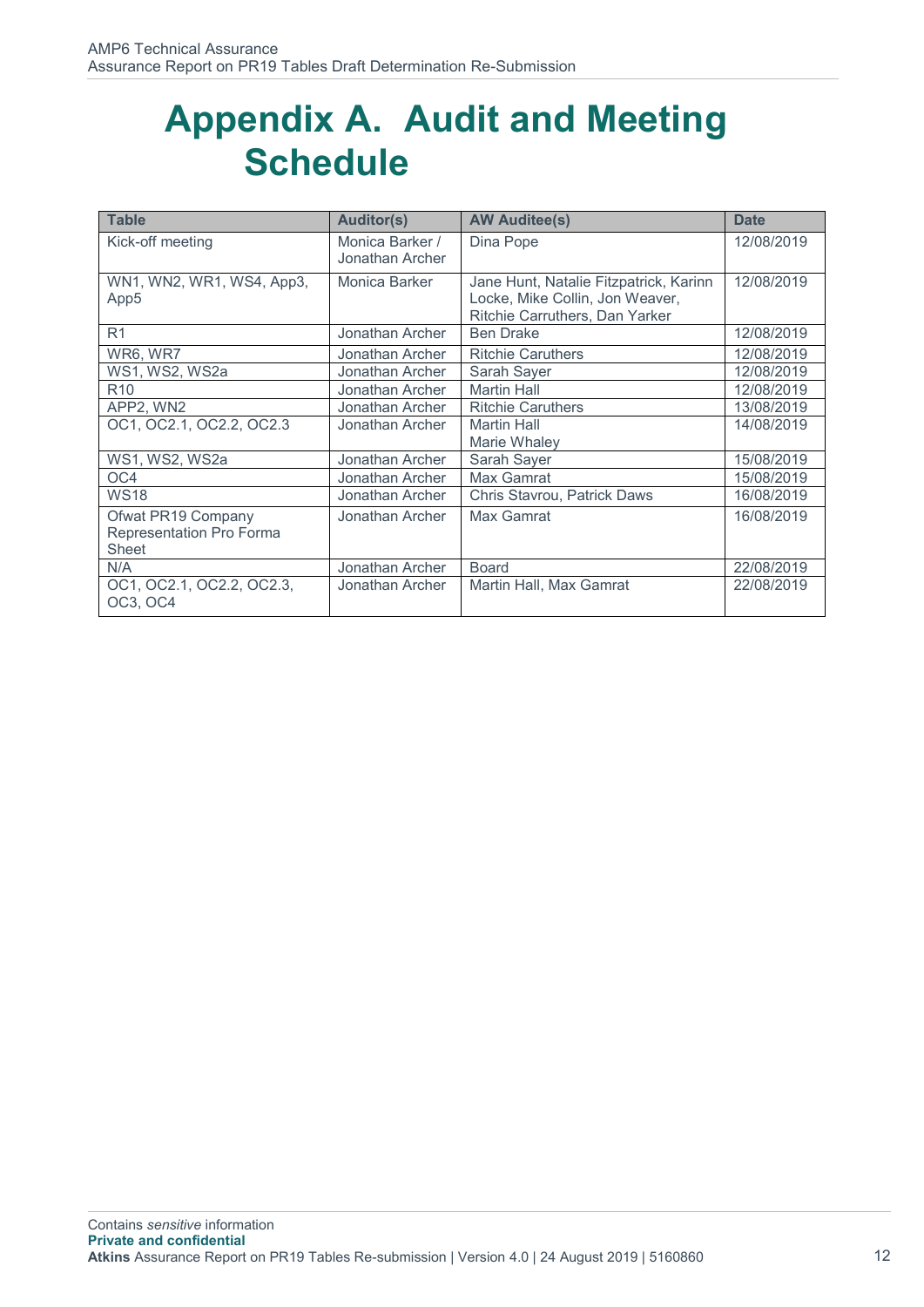## **Appendix B. OC Tables Audit**

## <span id="page-12-1"></span><span id="page-12-0"></span>**1. Introduction**

### <span id="page-12-2"></span>**1.1. Background**

Based on the PR19 guidance updates from Ofwat received on Tuesday 20<sup>th</sup> August and Thursday 22<sup>nd</sup> August, Affinity Water elected to review and re-populate its ODI Draft Determination OC tables using a new methodology.

The Ofwat documentation sought to bring the water companies 'assessments of  $P_{90}$  and  $P_{10}$  more in line with each other by considering the submitted plans, identifying outliers and making offset adjustments to the performance commitment and associated  $P_{90}$  and  $P_{10}$  and indicating adjustment factors to apply to the difference between the performance commitment and associated  $P_{90}$  and  $P_{10}$  values.

### <span id="page-12-3"></span>**1.2. Report Structure**

This appendix is structured as an emulation of the main report that can be read as a standalone report, but in the context of the main report. A summary of our scope of work is provided in Section [2,](#page-3-3) key findings are detailed in Section [3](#page-5-0) and conclusions in Section 4.

## <span id="page-12-4"></span>**2. Scope of Work**

The overall scope of our technical assurance activities for the Draft Determination Re-submission was discussed and agreed with Affinity Water during a series of conference calls and email exchanges between 19<sup>th</sup> July and commencement of the audits on 12<sup>th</sup> August 2019. This is covered above in the main report. The scope for the OC Tables Audit was discussed and agreed on the same day as the audit (22<sup>nd</sup> August 2019) as follows:

- Review and assure the content of OC1 Data Table including performance levels and associated reward and penalty payments for all 28 performance commitments
- Review and assure the content of the OC2.1, OC2.2, OC2.3 Tables Including any changes to the performance commitments that Affinity Water is representing on (Bursts, DG2, Interruptions > 12 hrs, Water Quality contacts, Cyber Security and River Restoration)
- Appraise methodology for calculation of  $P_{10}$  and  $P_{90}$  values used in Tables OC1 and OC2
- Review Commentary for OC1 and OC2

## <span id="page-12-5"></span>**3. Key Findings**

### <span id="page-12-6"></span>**3.1. Table OC1**

The Company's interpretation of the Ofwat documentation was to make offset adjustments to the performance commitment and associated  $P_{90}$  and  $P_{10}$  in accordance with the Draft Determination, using Ofwat's adjustment factors to apply to the difference between the performance commitment and associated  $P_{90}$  and  $P_{10}$  values. The guidance was ambiguous on the adjustment of the  $P_{10}$  value. We believe the Company's interpretation to be reasonable and note that this assumption is clearly exposed in its commentary.

Guidance for Table OC1 requires that  $P_{90}$  and  $P_{10}$  values and associated costs be input without changing the Draft Determination figures (i.e. without representation adjustments). The data used to revise and populate the table were traced back to the Draft Determination document; the PR19 guidance updates from Ofwat received on Tuesday 20<sup>th</sup> August and Thursday the 22<sup>nd</sup> August; and the Company's Business Plan data, adjusted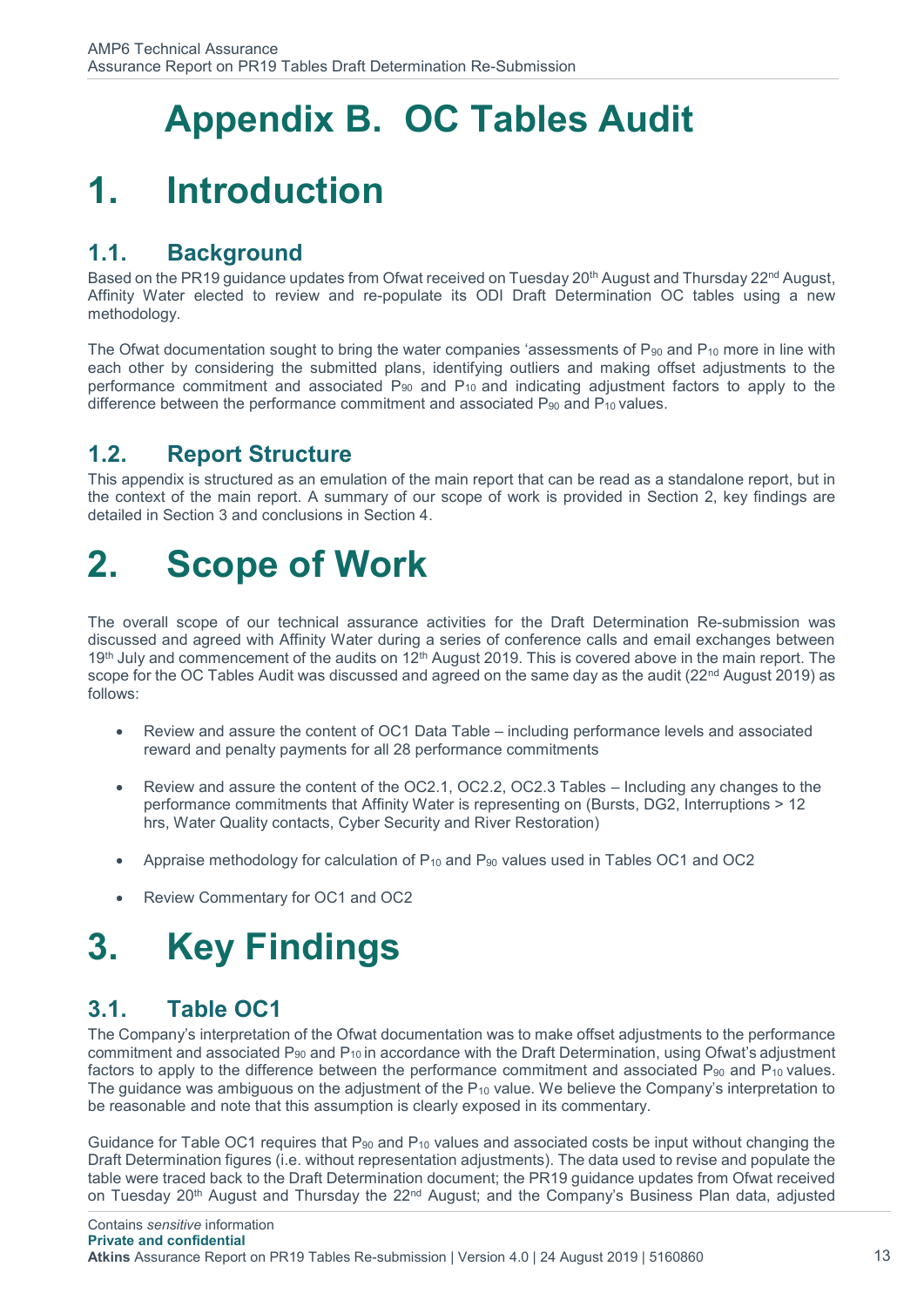where relevant at IAP and APR. On completion of the audit, all errors identified had been corrected. Details of the 28 line entries are as follows:

#### *Water quality compliance (CRI)*

No change from previous audits and no  $P_{90}$  costs included.

#### *Water supply interruptions*

Changed to accommodate Ofwat's revised methodology. We noted errors in the units reported, but this was rectified.

#### *Leakage (Megalitres per day, three-year average, absolute level)*

Changed to accommodate Ofwat's revised methodology.

#### *Leakage (Megalitres per day, three-year average, % reduction from 2019-20 baseline)*

No entries made as is function of the Leakage (Megalitres per day, three-year average, absolute level).

#### *Per capita consumption (Litres per person per day, three-year average, absolute level)*

Adjusted using Ofwat "standard" numbers.

#### *Per capita consumption (Litres per person per day, three-year average, % reduction from 2019-20 baseline)*

No entries made as is function of the Per capita consumption (Litres per person per day, three-year average, % reduction from 2019-20 baseline).

#### *Mains repairs*

Checked as correct. Correctly entered per Draft Determination rather than representation.

#### *Unplanned outage*

Errors noted and corrected.

#### *Risk of severe restrictions in a drought*

Entered as N/A on basis that it is a reputational measure.

#### *Priority services for customers in vulnerable circumstances*

Entered as N/A on basis that it is a reputational measure.

#### *Average time properties experience low pressure*

Entered as N/A on basis that it is a reputational measure.

#### *Customers in vulnerable circumstances satisfied with our service (receiving financial help)*

Entered as N/A on basis that it is a reputational measure.

#### *Customers in vulnerable circumstances who found us easy to deal with (receiving financial help)*

Entered as N/A on basis that it is a reputational measure.

#### *Environmental innovation - delivery of community projects*

Checked as correct.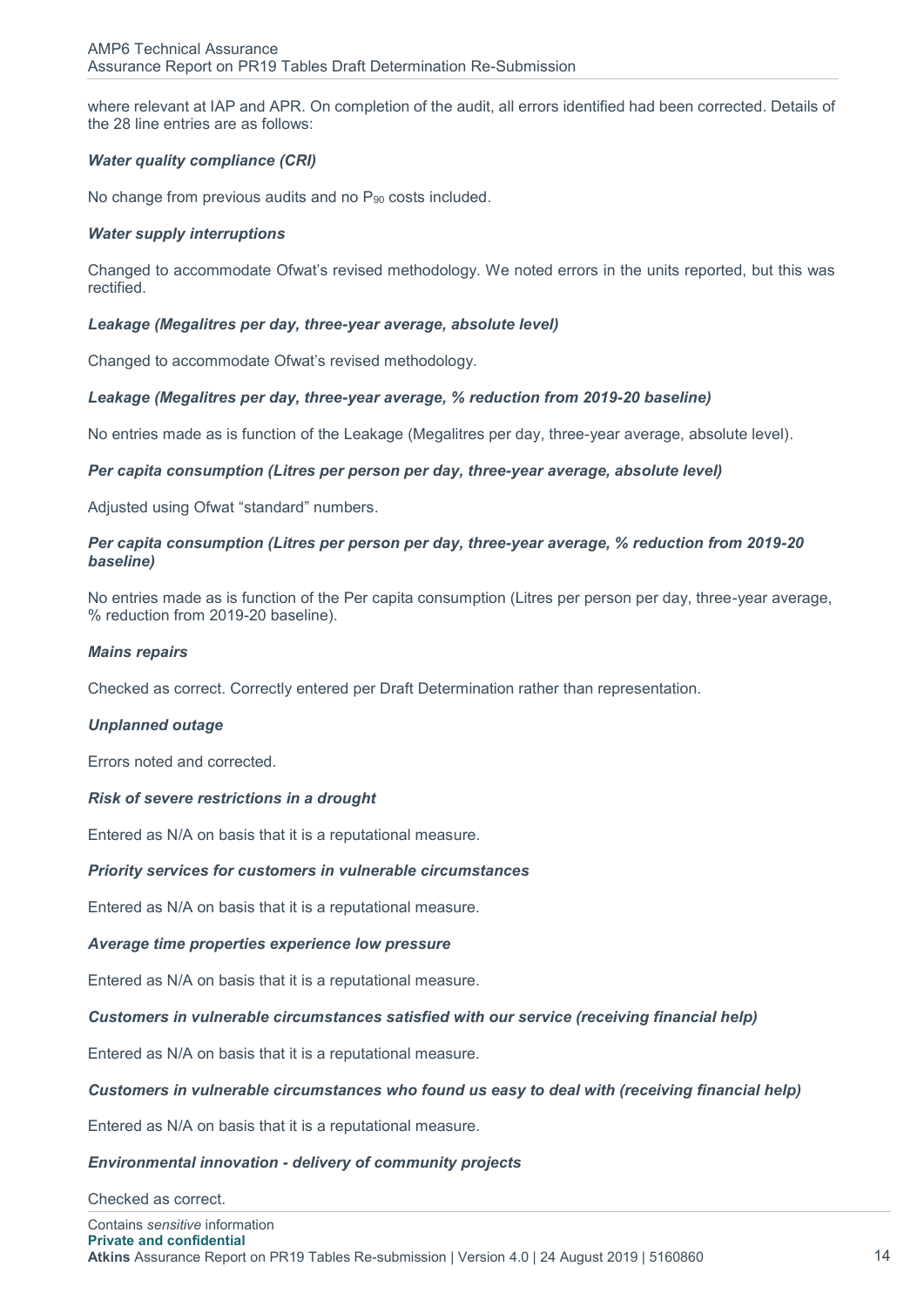#### *Reducing the total number of void properties by identifying false voids*

Checked as correct.

#### *River restoration*

Checked as correct.

#### *Abstraction reduction*

Errors noted and corrected.

#### *Number of sources operating under the Abstraction Incentive Mechanism*

Checked as correct.

#### *Properties at risk of receiving low pressure*

Errors noted and corrected.

#### *Number of occupied properties not billed (Gap sites)*

Checked as correct.

#### *Unplanned interruptions to supply over 12 hours*

Entered as N/A on basis that it is a reputational measure.

#### *Customer contacts for discolouration*

Errors noted and corrected.

#### *BSI accreditation*

Payments entered as N/A on basis that it is a reputational measure.  $P_{10}$  entered as Not Maintained and P<sub>90</sub> as Maintained.

#### *Cyber security & resilience*

Entered as N/A on basis that it is a reputational measure.

#### *Customers in vulnerable circumstances satisfied with our service (not receiving financial help)*

Entered as N/A on basis that it is a reputational measure.

#### *Customers in vulnerable circumstances who found us easy to deal with (not receiving financial help)*

Entered as N/A on basis that it is a reputational measure.

#### *Value for Money Survey*

Entered as N/A on basis that it is a reputational measure.

#### *WINEP Delivery*

Payments entered as N/A on basis that it is a reputational measure. P<sub>10</sub> entered as Not Met and P<sub>90</sub> as Met.

#### *General*

The Ofwat guidance on completion of Table OC1 requires estimates of P<sub>10</sub> and P<sub>90</sub> performance levels wherever this is practically feasible. The Company has done this. We note that for PCs with reputational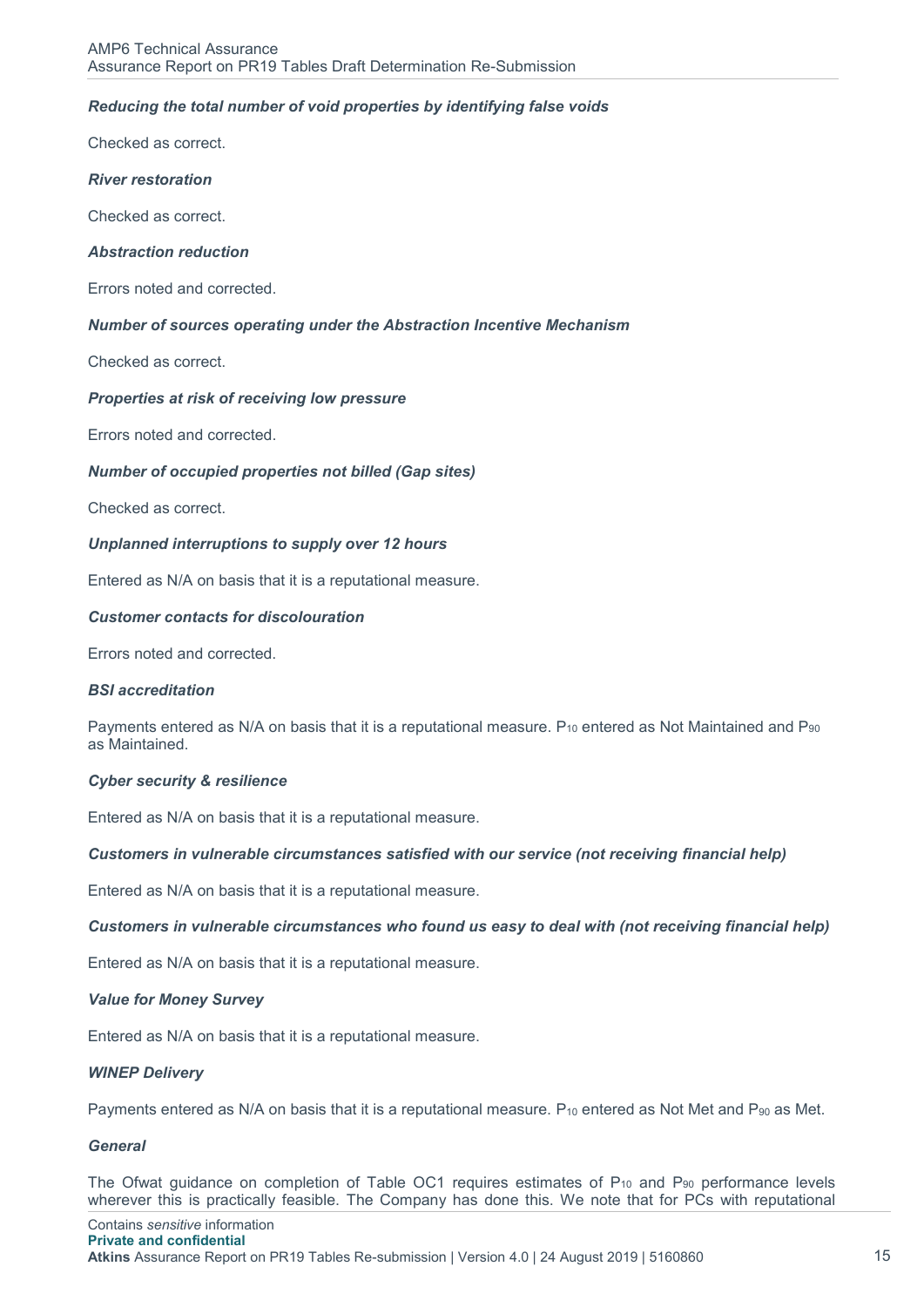incentives, Ofwat wants the Company to provide  $P_{10}$  and  $P_{90}$  performance levels where possible and enter 0 into the  $P_{10}$  and  $P_{90}$  payment columns. We note that the Company has in general put N/A rather than 0. This should be changed before submission.

When completing this table companies should not account for any PC/ODI parameter changes that they are proposing in their representations. Instead, companies should take the draft determination parameters as fixed. We believe the Company to have followed this guidance

## <span id="page-15-0"></span>**3.2. Tables OC2.1, OC2.2, OC2.3**

Table OC2.1 includes the PC/ODI parameters for performance commitments included in the draft determination, expressed in standardised measurement units. It is used to record all changes to PC/ODI parameters proposed in the draft determination re-submission representations. The working copy of Table OC2.1 we saw included the removal of "Customer contacts for discolouration" (to be replaced by a more comprehensive measure) and "Cyber security and resilience" (to be more appropriately named).

The changes we reviewed and checked were to "Mains repairs", "River restoration", "Properties at risk of receiving low pressure" and "Unplanned interruptions to supply over 12 hours". This aligned with our understanding of the representations to be made.

We note that the working copy of Table OC2.1 we saw showed a fully completed block of data for the  $P_{10}$ ,  $P_{90}$ and associated costs. It is our understanding that only the changes should be included.

#### *Mains repairs*

Data has been entered based upon a PC equating to the mean of a normal distribution model for the last 9 years of outturn, and  $P_{10}$  and  $P_{90}$  following Ofwat guidance. The penalty rate has been lowered to £0.096m/unit compared to the previous £0.160m/unit. We noted an error in the  $P_{10}$  values which was corrected at audit.

#### *River restoration*

Data entered to reflect addition of reward rate which was based upon the EA published rate.

#### *Properties at risk of receiving low pressure*

Data entered to restore the penalty rate from £0.4592/unit to £0.105/unit, per the IAP.

#### *Unplanned interruptions to supply over 12 hours*

Entered to change the measure to non-financial.

#### *Customer contacts for discolouration*

Removed to be replaced by an alternative water aesthetics measure.

#### *Cyber security and resilience*

Removed to make the measure name more relevant.

#### *General*

We note that the working copy of Table OC2.1 we saw showed a fully completed block of data for the  $P_{10}$ ,  $P_{90}$ and associated costs. Only the changes should be included.

### <span id="page-15-1"></span>**3.3. Tables OC2.2**

Table OC2.2 is PC/ODI parameters for performance commitments included in the Draft Determination, expressed in alternative measurement units (in line with Post-IAP App1 table submission). There were no entries for this table.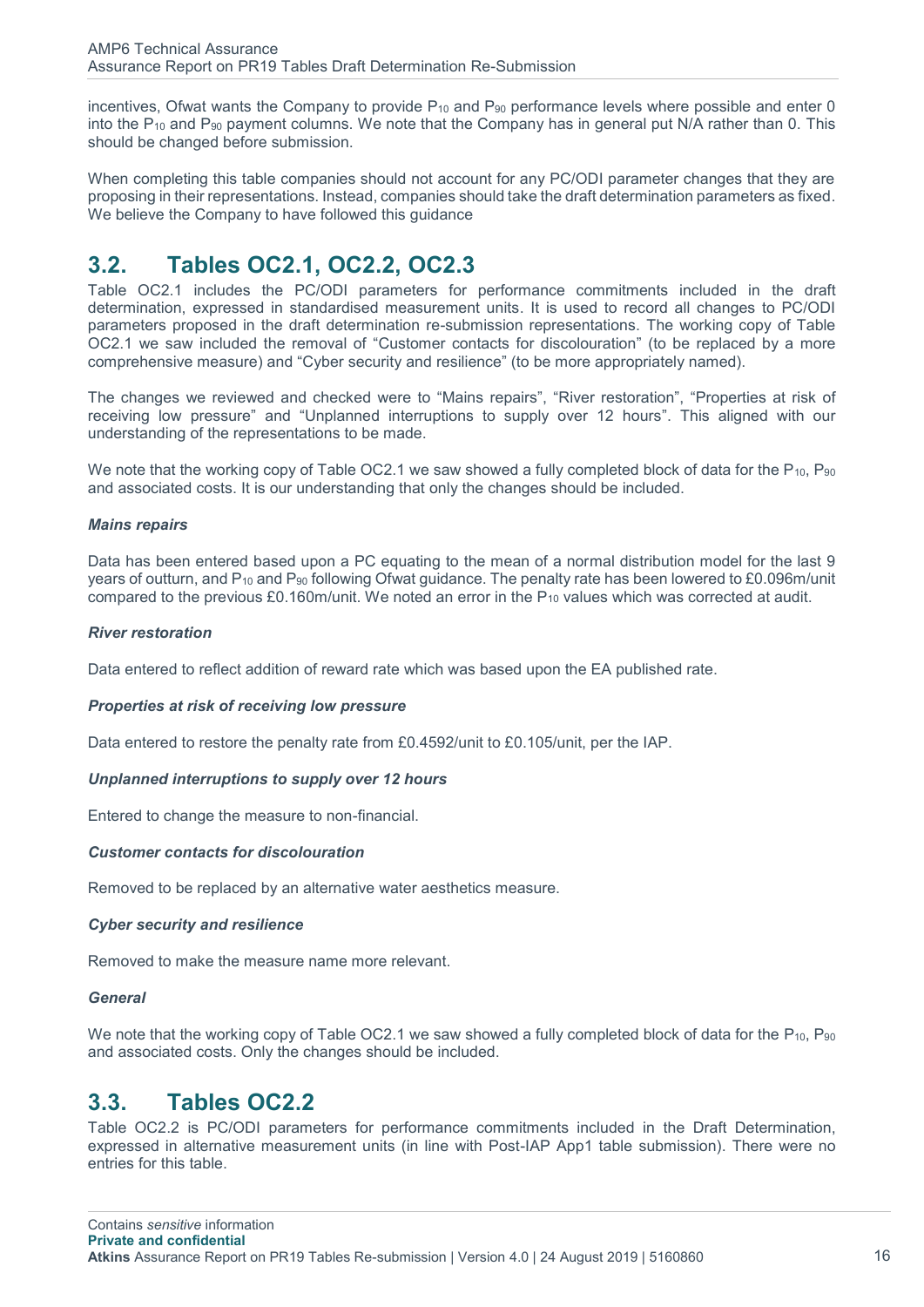### <span id="page-16-0"></span>**3.4. Table OC2.3**

Table OC2.3 is PC/ODI parameters for additional performance commitments proposed as part of the Draft Determination representations. The included measures are "IT Resilience" (to replace the previously included "Cyber security and resilience" measure using the same data with a more representative name); and "Customer contacts per 1,000 population for Water Quality (taste, odour & appearance)" (to replace and expand upon the remit of the previously included "Customer contacts for discolouration" measure).

We reviewed the basis of the data input for the "Customer contacts per 1,000 population for Water Quality (taste, odour & appearance)" measure. We confirmed the supporting information and note that there was an explanation in the commentary about why the current year forecast performance is better than the target proposed for AMP7.

### <span id="page-16-1"></span>**3.5. Table OC3**

Table OC3 is the ODI rate input data for performance commitments included in Draft Determination as well as additional bespoke performance commitments recorded in Table OC2.3. The bespoke measures reflected what we had reviewed for Table OC2.3.

### <span id="page-16-2"></span>**3.6. Table OC4**

Table OC4 is the Shadow performance reporting data for performance commitments included in the Draft Determination as well as additional bespoke performance commitments recorded in Table OC2.3. We confirmed the reported data against supporting data.

## <span id="page-16-3"></span>**4. Conclusion**

Our conclusion encapsulates observations we made during the supplementary audit Affinity Water's PR19 Response Re-submission Tables OC1, OC2.1, 2.2, 2.3, OC3 and OC4.

The audit was carried out with live adjustments made at the time. We saw the tables in full and believe that the Company has applied the Ofwat requirements correctly, other than where we have raised minor concerns above, which the Company confirmed in correspondence received on 23<sup>rd</sup> August that it is addressing. We also suggest the Company revisits the guidance and completion guidelines in detail to confirm adherence to the requirements for the tables.

We reviewed the commentary for Tables OC1 and OC2, which was in draft form. We believe the commentary to be satisfactory, subject to minor typo and grammatical adjustments.